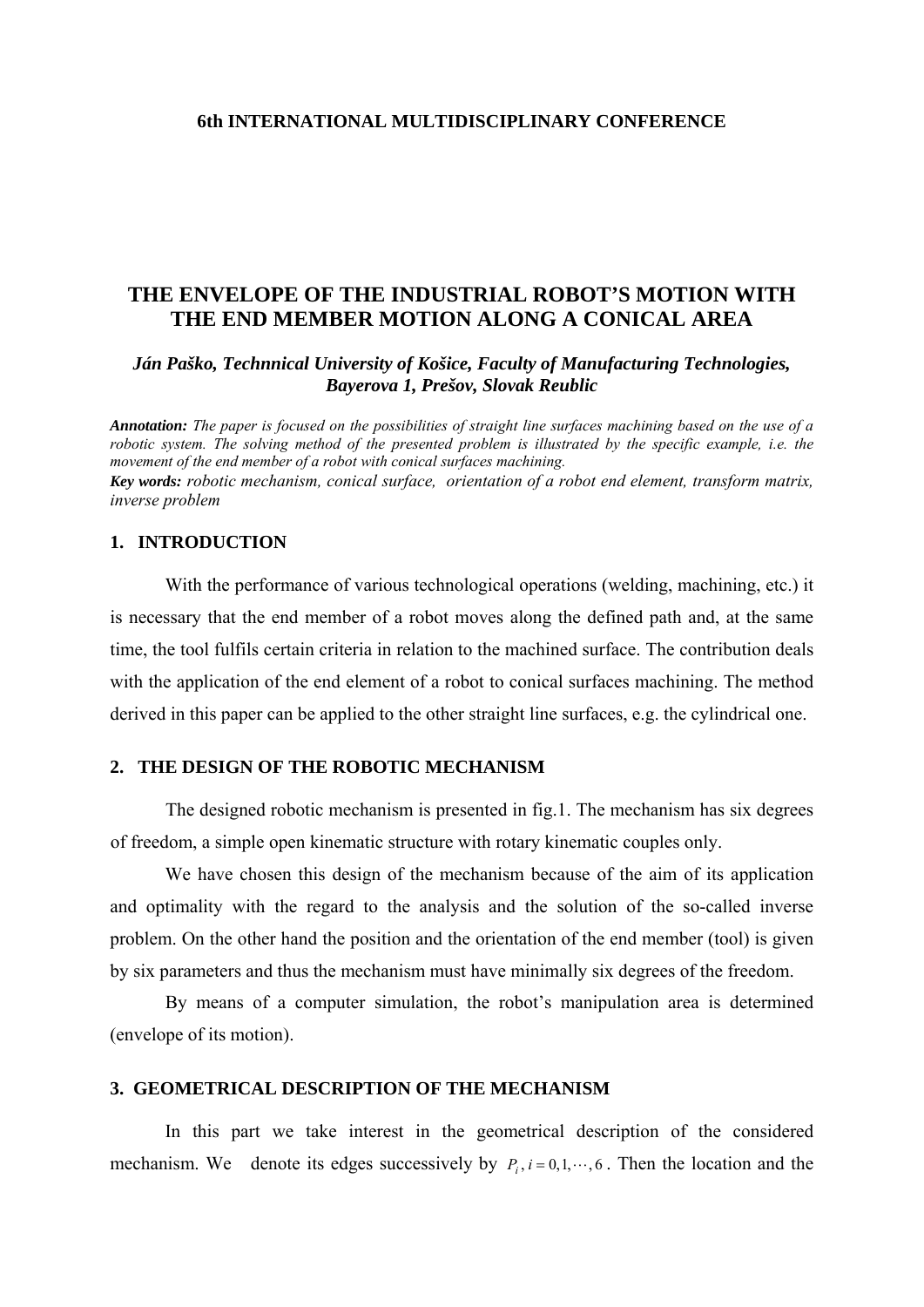orientation of the end member  $P_5P_6$  are uniquely given by six so-called generalized coordinates  $\varphi_i$ , *i* = 1, 2,  $\cdots$ , 6. Those are the angles of rotations the meaning of which is obvious from fig. 2. In order to make the analytical description of the mechanism, we express the related points and vectors by the coordinates in the orthonormal anticlockwise oriented systems  $S_i = (P_i; \vec{e}_i, \vec{f}_i, \vec{g}_i)$ ,  $i = 0, 1, \dots, 6$  related to the members of the mechanism as it is shown in fig. 2. Besides these coordinate systems we consider the system  $S<sub>Z</sub>$  connected to the base (by a workpiece) and  $S_W$  connected to the tool. In order to simplify the following notations, we denote  $S_Z = S_{-1}$  and  $S_W = S_7$ . In the sequel we denote the coordinates of the point X by  $X^{[i]} = [\overrightarrow{P_i X} \cdot \vec{e}_i, \overrightarrow{P_i X} \cdot \vec{f}_i, \overrightarrow{P_i X} \cdot \vec{g}_i]^T$  and the coordinates of the vector  $\vec{p}$  $\vec{p}$  by  $p^{[i]} = (\vec{p} \cdot \vec{e}_i, \vec{p} \cdot \vec{f}_i, \vec{p} \cdot \vec{g}_i)^T$  in the coordinate system  $S_i, i = -1, 0, 1, \dots, 6, 7$ . Between the coordinates of the points in the individual coordinate systems the following transform equations will hold.

$$
X^{[j]} = T_{j,i} X^{[i]} + P_i^{[j]},
$$
  
(1)

were

where

\n
$$
T_{j,i} = \left[e_i^{[j]}, f_i^{[j]}, g_i^{[j]}\right] = \begin{bmatrix} \vec{e}_i \cdot \vec{e}_j & \vec{f}_i \cdot \vec{e}_j & \vec{g}_i \cdot \vec{e}_j \\ \vec{e}_i \cdot \vec{f}_j & \vec{f}_i \cdot \vec{f}_j & \vec{g}_i \cdot \vec{f}_j \\ \vec{e}_i \cdot \vec{g}_j & \vec{f}_i \cdot \vec{g}_j & \vec{g}_i \cdot \vec{g}_j \end{bmatrix}, i, j = -1, 0, 1, \dots, 6, 7. \tag{2}
$$

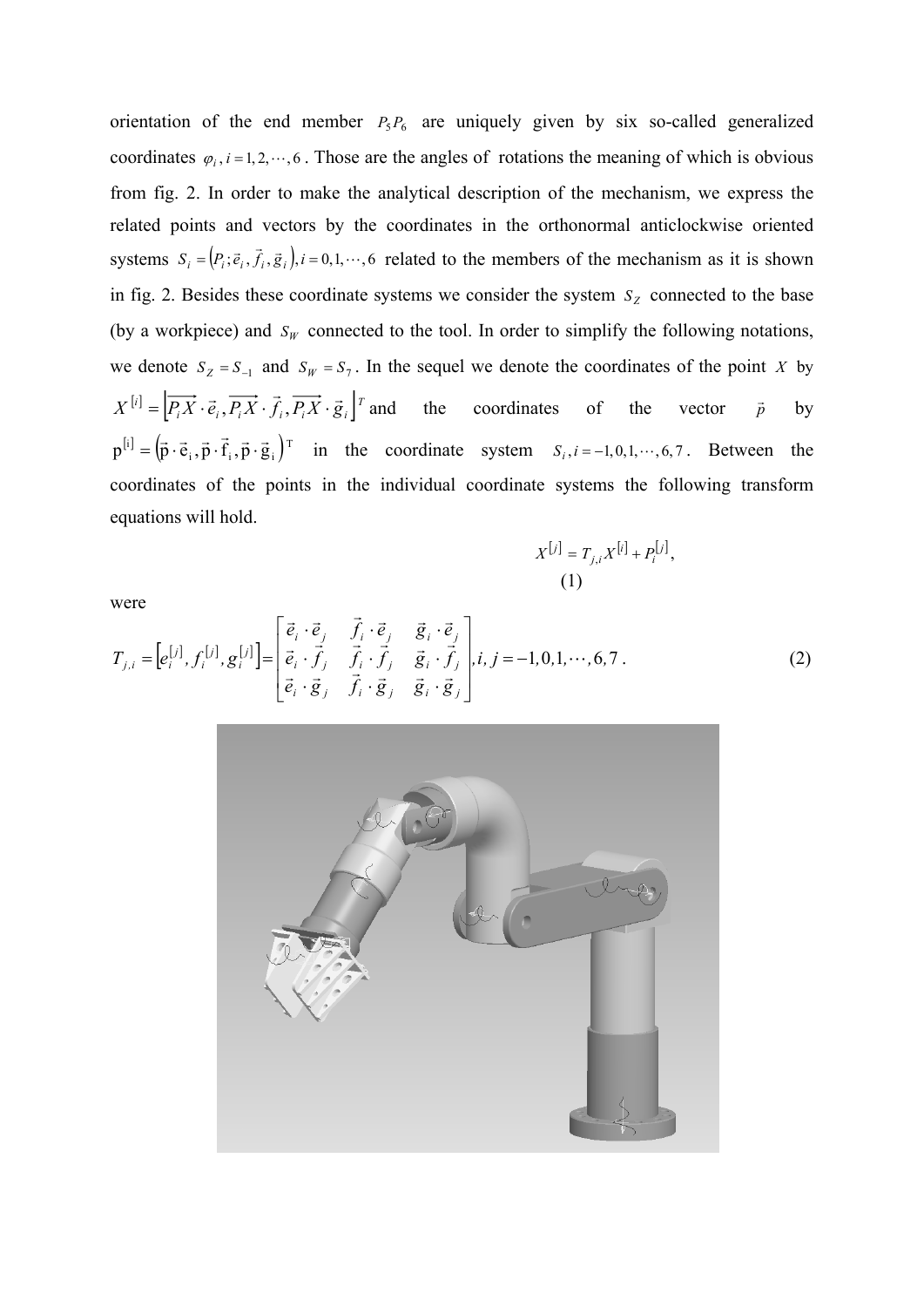## Fig. 1 Mechanism of a robot



Fig. 2 Coordinate systems and the generalized coordinates

If we apply the notation of the so-called extended coordinates and transform matrices

$$
\overline{X}^{[i]} = \begin{bmatrix} X^{[i]} \\ -1 \end{bmatrix} = \begin{bmatrix} \overrightarrow{P_i X} \cdot \vec{e}_i \\ \overrightarrow{P_i X} \cdot \vec{f}_i \\ \overrightarrow{P_i X} \cdot \vec{g}_i \\ -1 \end{bmatrix}, \overline{T}_{j,i} = \begin{bmatrix} T_{j,i} & P_i^{[j]} \\ 0 & 1 \end{bmatrix} = \begin{bmatrix} \vec{e}_i \cdot \vec{e}_j & \vec{f}_i \cdot \vec{e}_j & \vec{g}_i \cdot \vec{e}_j & P_i P_j \cdot \vec{e}_i \\ \vec{e}_i \cdot \vec{f}_j & \vec{f}_i \cdot \vec{f}_j & \vec{g}_i \cdot \vec{f}_j & P_i P_j \cdot \vec{f}_i \\ \vec{e}_i \cdot \vec{g}_j & \vec{f}_i \cdot \vec{g}_j & \vec{g}_i \cdot \vec{g}_j & P_i P_j \cdot \vec{g}_i \\ \overrightarrow{O} = 0 \end{bmatrix}, \quad (3)
$$

we can rewrite the transform equations (1) in the compact form

$$
\overline{X}^{[j]} = \overline{T}_{j,i} \overline{X}^{[i]}, i, j = -1, 0, 1, \cdots, 6, 7.
$$
 (4)

product of the related extended transform matrices, it is easy to verify that the following relations hold Since the repeated transition from one coordinate system to another one is given by the

$$
\overline{T}_{j,i} = \overline{T}_{j,j+1} \overline{T}_{j+1,j+2} \cdots \overline{T}_{i-2,i-1} \overline{T}_{i-1,i}, \quad \overline{T}_{i,j} = (\overline{T}_{j,i})^{-1}, -1 \le j < i \le 7.
$$
 (5)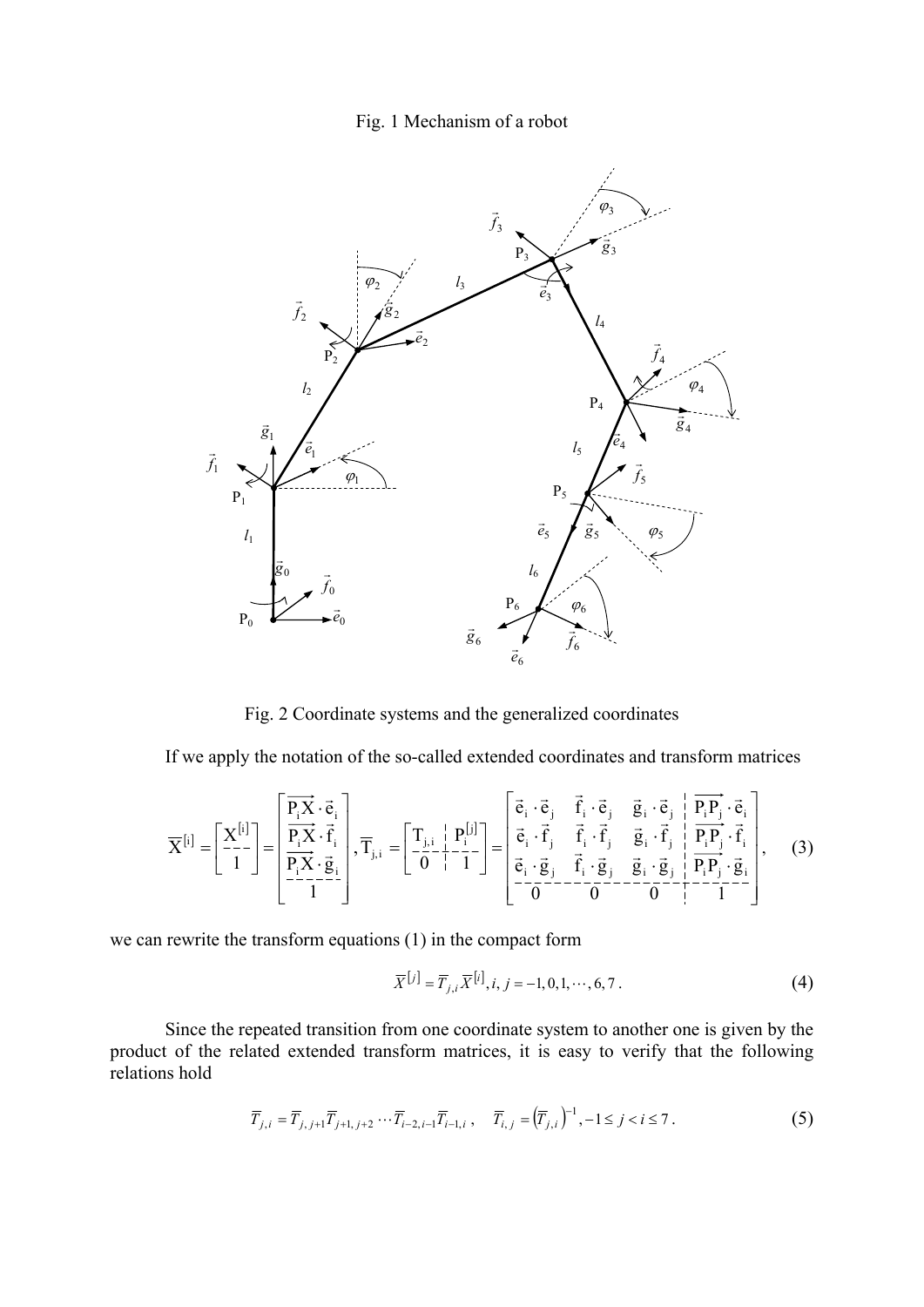#### **. THE INVERSE PROBLEM AND ITS SOLUTION 4**

Let us suppose that there are given the lengths of the individual members of the mechanism  $l_1, l_2, \dots, l_6$  and the extended transform matrices

- $\overline{Z} = \overline{T}_{-1,0}$  the given location and orientation of the mechanism with respect to the base,
- $-\overline{W} = \overline{T}_{6,7}$  the given location and orientation of the tool with respect to the end member,
- $-\overline{T} = \overline{T}(t)$  the required location and orientation of the tool with respect to the base at the given tim e instant *t* .

The aim is to determine the values of the generalized coordinates  $\varphi_i = \varphi_i(t)$ , *i* = 1, 2, ···, 6 so that the transform matrix  $\overline{T}_{-1,7} = \overline{T}_{-1,7}(\varphi_1(t),\varphi_2(t),\cdots,\varphi_6(t))$  holds the equality

$$
\overline{T}_{-1,7} = \overline{T} \tag{6}
$$

This equality leads to twelve nonlinear equations with six unknowns.

### 5. THE MOTION OF THE END MEMBER WITH THE PRODUCTION OF  **CONICAL SURFACES**

Let *k* be a spatial curve which is given at the basic coordinate  $S_z = S_{-1}$  by the parametric equations

$$
x = x_z = x_{-1} = \varphi(t),
$$
  
\n
$$
y = y_z = y_{-1} = \psi(t),
$$
  
\n
$$
z = z_z = z_{-1} = \xi(t), t \in < t_0, t_1 >
$$
\n(7)

with the parameter  $t$  chosen so that the motion along this curve has in advance given velocity, i.e. there is given the velocity magnitude

$$
v(t) = \sqrt{{\varphi'}^2(t) + {\psi'}^2(t) + {\xi'}^2(t)}.
$$

Let  $V$  be the given point in the space which in the basic coordinate system has the coordinates  $V = [v_1, v_2, v_3]^T$ . Then the generalized conical surface given by the curve k and the point V has the parametric equations (with respect to the basic coordinate system)

$$
x = \varphi(t) + (v_1 - \varphi(t))s,y = \psi(t) + (v_2 - \psi(t))s,z = \xi(t) + (v_3 - \xi(t))s, t \in < t_0, t_1 > s \in < 0, 1 >.
$$
\n(8)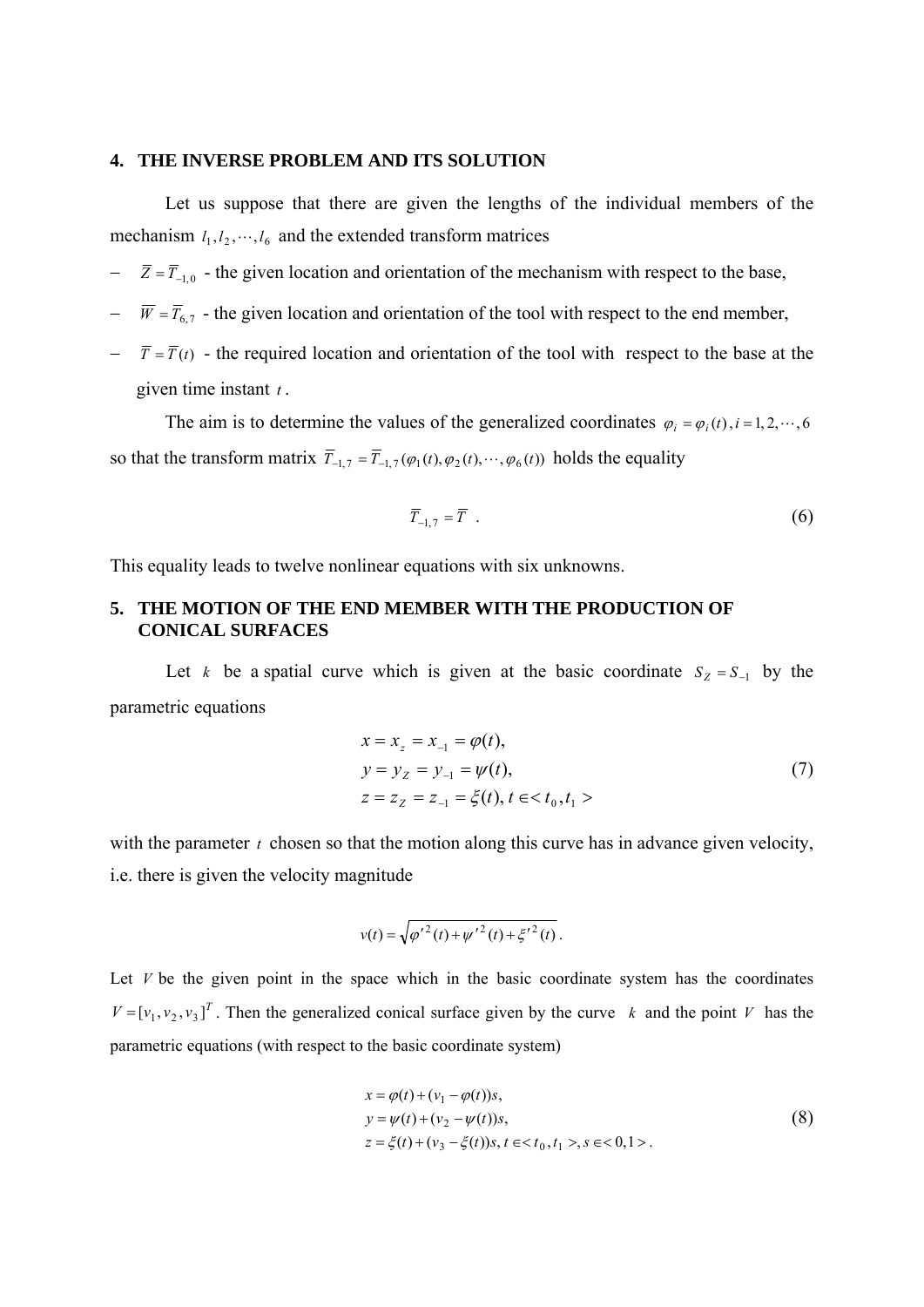We shall require that the motion of the tool is so that its working point is at the time *t* at the related point of the curve  $k$ , i.e.

$$
P^{[-1]} = [\varphi(t), \psi(t), \xi(t)]^T
$$

and the tool is oriented so that  $\vec{e} \uparrow \uparrow \vec{P} \vec{V}$ , the vector  $\vec{f}$  is orthogonal to the considered conical surface, and the vector  $\vec{g}$  completes the system as the orthonormal and anticlockwise oriented one, i.e.

$$
e^{[-1]} = \frac{(\nu_1 - \varphi(t), \nu_2 - \psi(t), \nu_3 - \xi(t))^T}{\sqrt{(\nu_1 - \varphi(t))^2 + (\nu_2 - \psi(t))^2 + (\nu_3 - \xi(t))^2}},
$$
  
\n
$$
u^{[-1]} = (\varphi'(t), \psi'(t), \xi'(t))^T,
$$
  
\n
$$
v^{[-1]} = e^{[-1]} \times u^{[-1]},
$$
  
\n
$$
f^{[-1]} = \frac{v^{[-1]}}{|v^{[-1]}|},
$$
  
\n
$$
g^{[-1]} = e^{[-1]} \times f^{[-1]}.
$$
  
\n(9)

Hence, at any time instant  $t$  there is the transform matrix determined

$$
\overline{T}(t) = \begin{bmatrix} e^{[-1]} & f^{[-1]} & g^{[-1]} & P^{[-1]} \\ \frac{-}{0} & 0 & 0 & 0 & 1 \end{bmatrix}
$$

and the values of the generalized coordinates can be determined by the procedure from the previous section.

#### **6. THE MOTION ENVELOPE**

 In many cases the designers have to know the boundaries of the mechanism motion within all moving members of the mechanism. The motion envelope determines the industrial robot's manipulation area for specific operations thus enabling to create a model of a robotized workplace so that if can suit the ideas of a future operation. The envelope of the industrial robot's motion with the end member motion along a conical area can be seen in fig.3.

## **7. CONCLUSION**

 Nowadays, automation and robotization represent a worldwide trend in industrial development. Robotization has become one of the strategic orientations in the development of manufacturing processes. Industrial robots are being applied to all basic technologies of both productive and unproductive branches. Their principal role is to create conditions for